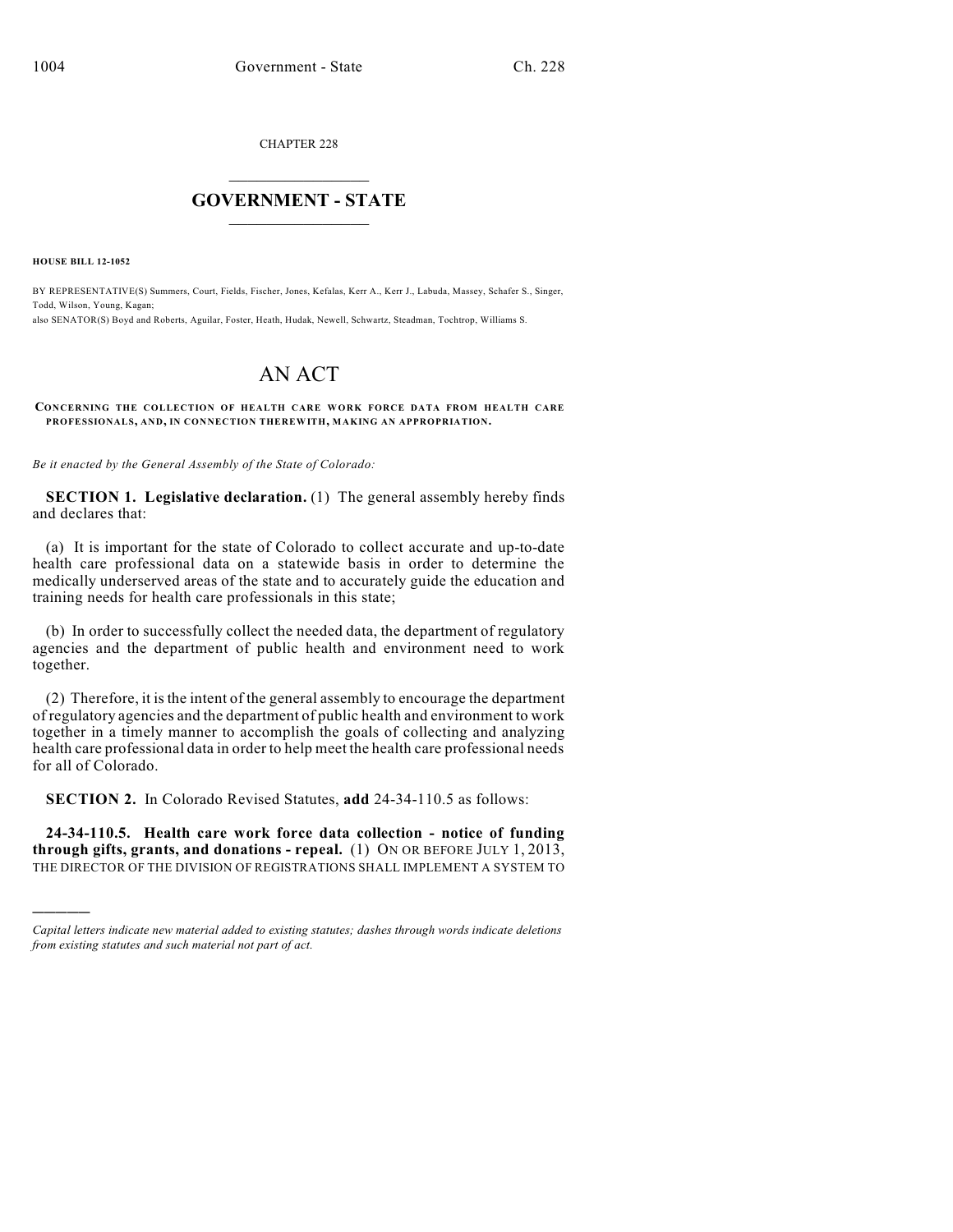## Ch. 228 Government - State 1005

COLLECT HEALTH CARE WORK FORCE DATA FROM HEALTH CARE PROFESSIONALS WHO ARE ELIGIBLE FOR THE COLORADO HEALTH SERVICE CORPS PURSUANT TO PART 7 OFARTICLE 20.5 OF TITLE 25,C.R.S., FROM PRACTICAL AND PROFESSIONAL NURSES LICENSED PURSUANT TO ARTICLE 38 OF TITLE 12, C.R.S., AND FROM PHARMACISTS WHO ARE LICENSED PURSUANT TO ARTICLE 22 OF TITLE 12, C.R.S., COLLECTIVELY REFERRED TO IN THIS SECTION AS "HEALTH CARE PROFESSIONALS". EACH HEALTH CARE PROFESSIONAL SHALL SUBMIT THE DATA AS PART OF THE INITIAL LICENSURE PROCESS AND UPON THE RENEWAL OF HIS OR HER LICENSE. NO EXECUTIVE DEPARTMENT OR BOARD IS RESPONSIBLE FOR VERIFYING THE DATA OR DISCIPLINING A HEALTH CARE PROFESSIONAL FOR NONCOMPLIANCE WITH THIS SECTION.

(2) THE DIRECTOR OF THE DIVISION OF REGISTRATIONS SHALL REQUEST EACH HEALTH CARE PROFESSIONAL TO PROVIDE DATA RECOMMENDED BY THE DIRECTOR OF THE PRIMARY CARE OFFICE IN CONSULTATION WITH THE ADVISORY GROUP FORMED PURSUANT TO SUBSECTION (3) OF THIS SECTION. THE DIRECTOR OF THE DIVISION OFREGISTRATIONS HAS FINAL APPROVAL AUTHORITY REGARDINGTHE FORM AND MANNER OF THE DATA COLLECTED. THE DATA COLLECTED CONCERNS:

(a) EACH PRACTICE ADDRESS OF THE HEALTH CARE PROFESSIONAL;

(b) THE NUMBER OF HOURS THE HEALTH CARE PROFESSIONAL PROVIDES DIRECT PATIENT CARE AT EACH PRACTICE LOCATION;

(c) ANY SPECIALTIES OF THE HEALTH CARE PROFESSIONAL, IF APPLICABLE;

(d) INFORMATION ABOUT EACH PRACTICE SETTING TYPE;

(e) THE HEALTH CARE PROFESSIONAL'S EDUCATION AND TRAINING RELATED TO HIS OR HER PROFESSION; AND

(f) THE YEAR OF BIRTH OF THE HEALTH CARE PROFESSIONAL.

(3) (a) THE DIRECTOR OF THE PRIMARY CARE OFFICE CREATED IN SECTION 25-20.5-603, C.R.S., SHALL DESIGNATE AN ADVISORY GROUP COMPOSED OF A REPRESENTATIVE OF THE DEPARTMENT OF REGULATORY AGENCIES AS DETERMINED BY THE EXECUTIVE DIRECTOR, THE DIRECTOR OF THE DIVISION OF REGISTRATIONS IN THE DEPARTMENT OF REGULATORY AGENCIES, OR HIS OR HER DESIGNEE, REPRESENTATIVES OF THE AFFECTED HEALTH CARE PROFESSIONS, AND INDIVIDUALS WITH EXPERTISE IN HEALTH CARE WORK FORCE RESEARCH, ANALYSIS, AND PLANNING TO BE CONVENED BY A NONPROFIT STATEWIDE MEMBERSHIP ORGANIZATION THAT PROVIDES PROGRAMS AND SERVICES TO ENHANCE RURAL HEALTH CARE IN COLORADO.THE MEMBERS OF THE ADVISORY GROUP SHALL SERVE WITHOUT COMPENSATION OR REIMBURSEMENT FOR ACTUAL OR NECESSARY EXPENSES INCURRED IN THE PERFORMANCE OF THEIR DUTIES.THE ADVISORY GROUP SHALL RECOMMEND THE STRUCTURE OF THE DATA ELEMENTS IN SUBSECTION (2) OF THIS SECTION. THE ADVISORY GROUP SHALL CONSIDER, BUT IS NOT LIMITED TO USING, THE DIVISION OF REGISTRATION'S EXISTING DATA FIELDS AS A POSSIBLE STRUCTURE FOR THE DATA ELEMENTS RECOMMENDED IN THIS SECTION. THE DIRECTOR OF THE DIVISION OF REGISTRATIONS HAS FINAL APPROVAL AUTHORITY REGARDING THE STRUCTURE OF THE DATA ELEMENTS.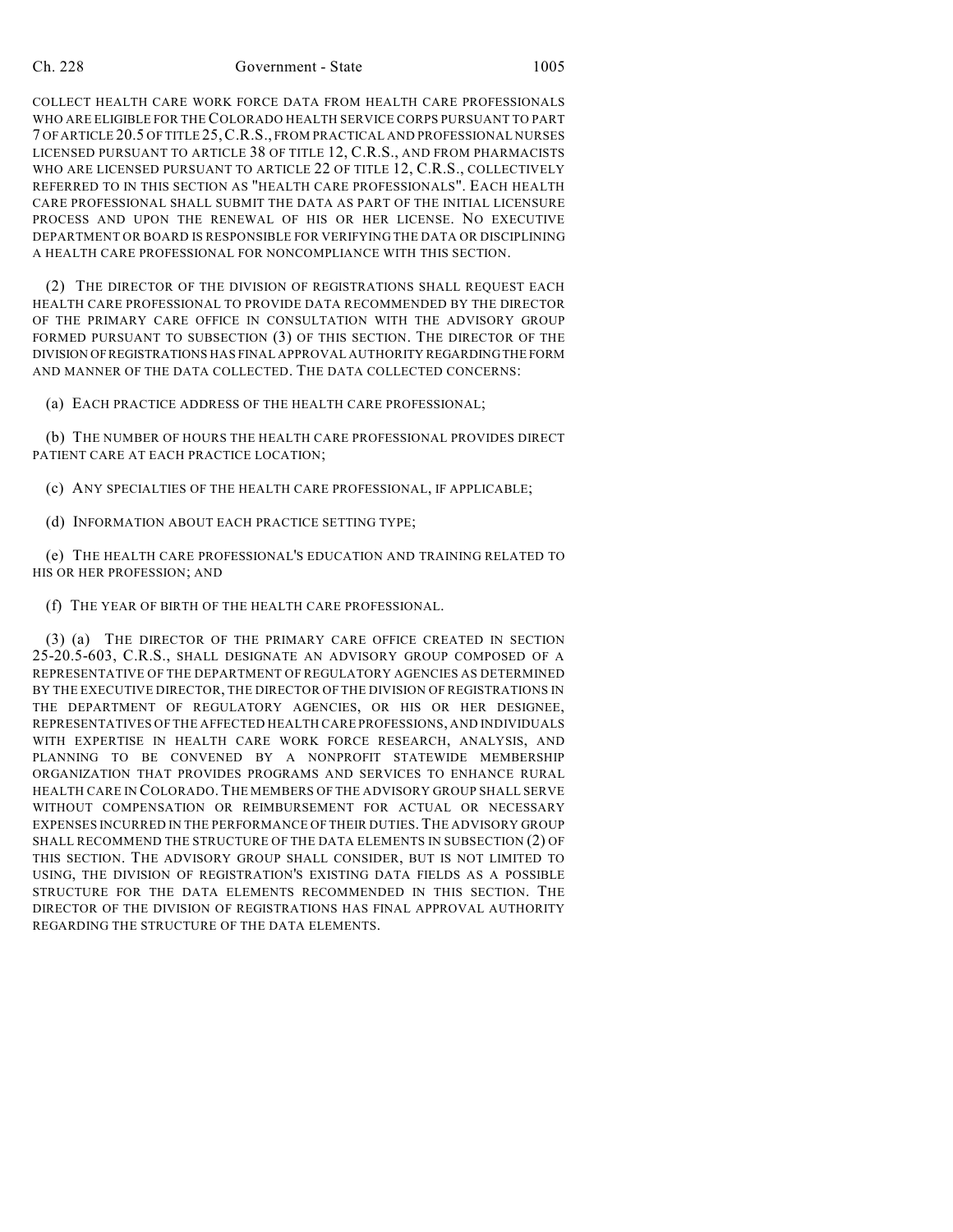1006 Government - State Ch. 228

(b) THE DIRECTOR OF THE DIVISION OF REGISTRATIONS SHALL ENSURE THAT THE DATA PROVIDED BY HEALTH CARE PROFESSIONALS IS AVAILABLE TO THE PRIMARY CARE OFFICE IN ELECTRONIC FORMAT FOR ANALYSIS. A MEMBER OF THE PUBLIC MAY REQUEST, IN WRITING, UNANALYZED DATA FROM THE PRIMARY CARE OFFICE. DATA AVAILABLE TO THE PUBLIC MUST BE LIMITED TO UNIQUE RECORDS THAT DO NOT INCLUDE NAMES OR OTHER IDENTIFYING INFORMATION.

(c) THE ADVISORY GROUP IS REPEALED, EFFECTIVE SEPTEMBER 1, 2022. BEFORE THE REPEAL, THE DEPARTMENT OF REGULATORY AGENCIES SHALL REVIEW THE ADVISORY GROUP PURSUANT TO SECTION 2-3-1203, C.R.S.

(4) (a) THE DIRECTOR OF THE DIVISION OF REGISTRATIONS IS AUTHORIZED TO SEEK AND ACCEPT GIFTS, GRANTS, OR DONATIONS FROM PRIVATE OR PUBLIC SOURCES FOR THE PURPOSES OF THIS SECTION; EXCEPT THAT THE DIRECTOR MAY NOT ACCEPT A GIFT, GRANT, OR DONATION THAT IS SUBJECT TO CONDITIONS THAT ARE INCONSISTENT WITH THIS SECTION OR ANY OTHER LAW OF THE STATE. THE DIRECTOR SHALL TRANSMIT ALL PRIVATE AND PUBLIC MONEYS RECEIVED THROUGH GIFTS, GRANTS, OR DONATIONS TO THE STATE TREASURER, WHO SHALL CREDIT THE SAME TO THE DIVISION OF REGISTRATIONS CASH FUND CREATED IN SECTION 24-34-105. THE MONEYS IN THE FUND ARE SUBJECT TO ANNUAL APPROPRIATION BY THE GENERAL ASSEMBLY TO THE DIRECTOR FOR THE DIRECT AND INDIRECT COSTS ASSOCIATED WITH IMPLEMENTING THIS SECTION.

(b) (I) IN SEEKING OR ACCEPTING A GIFT, GRANT, OR DONATION, THE DIRECTOR SHALL NOTIFY THE LEGISLATIVE COUNCIL STAFF WHEN HE OR SHE HAS RECEIVED ADEQUATE FUNDING THROUGH GIFTS, GRANTS, OR DONATIONS TO IMPLEMENT THIS SECTION AND SHALL INCLUDE IN THE NOTIFICATION THE INFORMATION SPECIFIED IN SECTION 24-75-1303 (3).

(II) THIS PARAGRAPH (b) IS REPEALED, EFFECTIVE JULY 1, 2015.

**SECTION 3.** In Colorado Revised Statutes, 2-3-1203, **add** (3) (ii.5) as follows:

**2-3-1203. Sunset review of advisory committees.** (3) The following dates are the dates for which the statutory authorization for the designated advisory committees is scheduled for repeal:

(ii.5) SEPTEMBER 1, 2022:

(I) THE ADVISORY GROUP APPOINTED BY THE DIRECTOR OF THE PRIMARY CARE OFFICE PURSUANT TO SECTION 24-34-110.5 (3), C.R.S.

**SECTION 4.** In Colorado Revised Statutes, 25-3-103.7, **amend** (6) as follows:

**25-3-103.7. Employment of physicians - when permissible - conditions definitions.** (6) When applying for initial facility licensure and upon each application for license renewal, every health care facility licensed or certified by the department that employs a physician shall report to the department the number of physicians on the health care facility's medical staff. The report shall separately identify the number of such THOSE physicians who are employed by the health care facility under separate contract to the health care facility and independent of the